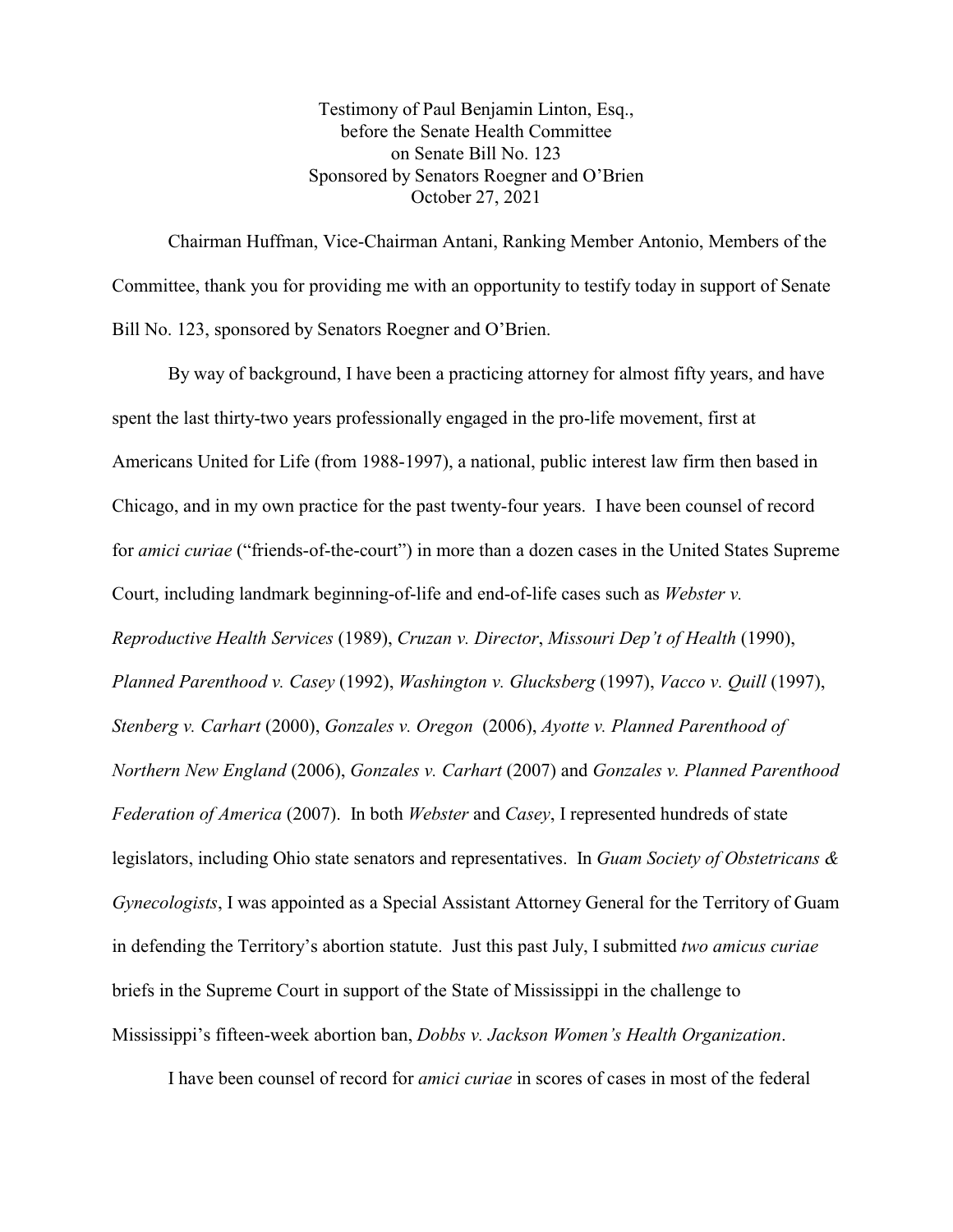circuit courts of appeals and more than half of all of the state reviewing courts in the United States, including the Ohio Court of Appeals. I have testified on pro-life legislation in more than a dozen States. Finally, I have published more than two dozen law review articles on a variety of subjects, including state and federal constitutional law, sex discrimination, criminal law, religious freedom, the history of abortion regulation and assisted suicide. I have also published the first and, to date, only comprehensive analysis of abortion as a state constitutional right, ABORTION UNDER STATE CONSTITUTIONS (Carolina Academic Press), the third edition of which was published in January 2020.

Turning to the legislation at hand, Senate Bill 123 would restore legal protection for unborn children, from conception to birth, upon a decision of the Supreme Court restoring the authority of the States to prohibit abortion, in whole or in part, or the adoption of a federal constitutional amendment that would do the same. Section 2904.01. Senate Bill 123 would prohibit abortion throughout pregnancy except when it was necessary "to prevent the death of the pregnant woman or a serious risk of the substantial and irreversible impairment of a major bodily function." Section 2904.03.

Under this proposed legislation, a pregnant woman upon whom an abortion is performed or attempted in violation thereof, whether by herself or by a third party, would not be subject to criminal prosecution for having consented to the abortion. Section 2904.22. This is entirely consistent with the experience under the pre-*Roe* abortion laws in Ohio. To my knowledge, there is not a single reported example of a pregnant woman having been prosecuted in Ohio prior to *Roe v. Wade*, either for self-abortion or for having consented to an abortion performed upon her by another. On the other hand, there have been scores of prosecutions in Ohio of both physicians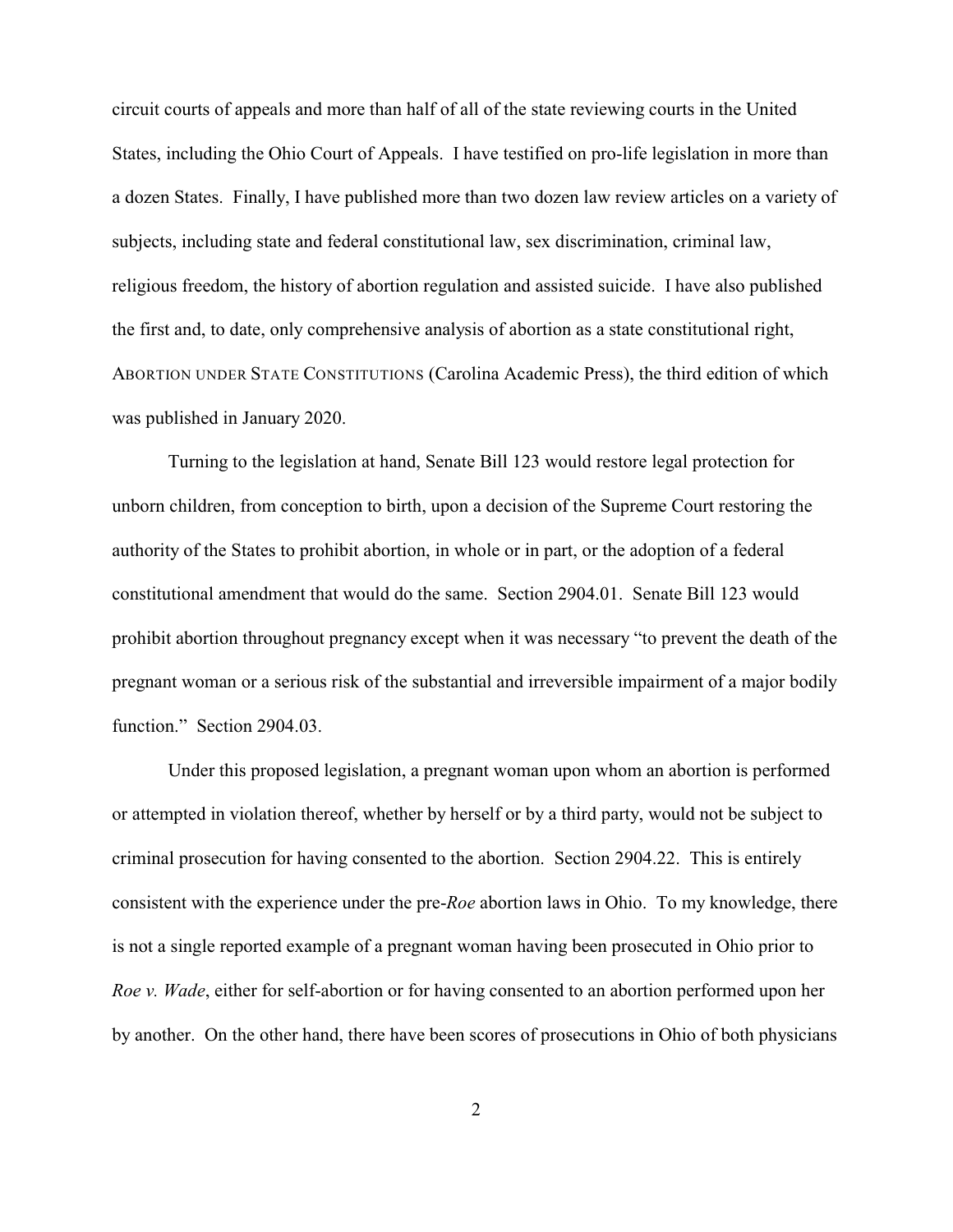and non-physicians for performing or attempting to perform abortions prior to *Roe v. Wade*. Indeed, shortly before *Roe v. Wade* was decided, the Ohio Court of Appeals affirmed the conviction of a physician for performing an abortion under the pre-*Roe* laws, in a judgment the Ohio Supreme Court declined to review for lack of a substantial constitutional question. *See State v. Kruze*, No. 72-11 (Ohio Supreme Court, March 10, 1972). That judgment was later vacated pursuant to the Supreme Court's intervening decision in *Roe v. Wade*, 410 U.S. 113 (1973), *see State v. Kruze*, 295 N.E.2d 916 (Ohio 1973).

Senate Bill 123 provides the woman upon whom an abortion has been performed in violation of the Act with the right to bring a wrongful death action, if the violation of the Act was a proximate cause of the death of her unborn child. Section 2904.35(A). In such an action, she would be entitled to recover damages, her attorney fees and court costs. Section 2904.35(B). Section Bill 123 also mandates the revocation of the license to practice medicine of any physician who is found guilty of violating §§ 2904.03, 2904.04 and 2904.05 of the Act. *See* § 2904.30.

At this point, I'd like to address three issues that may arise in respect to this legislation:

! first, whether the State may enact a law to take effect upon a future contingent event;

 $\bullet$  second, whether such a law, if it is dependent upon the action of third parties, is an unconstitutional delegation of legislative power under art. II, § 1, of the Ohio Constitution; and,

• third, whether there would be adequate notice to persons affected by the act.

With respect to the first issue, it is not at all unusual for legislatures to provide that an act will take effect upon some future contingent event. For example, various Ohio laws take effect

3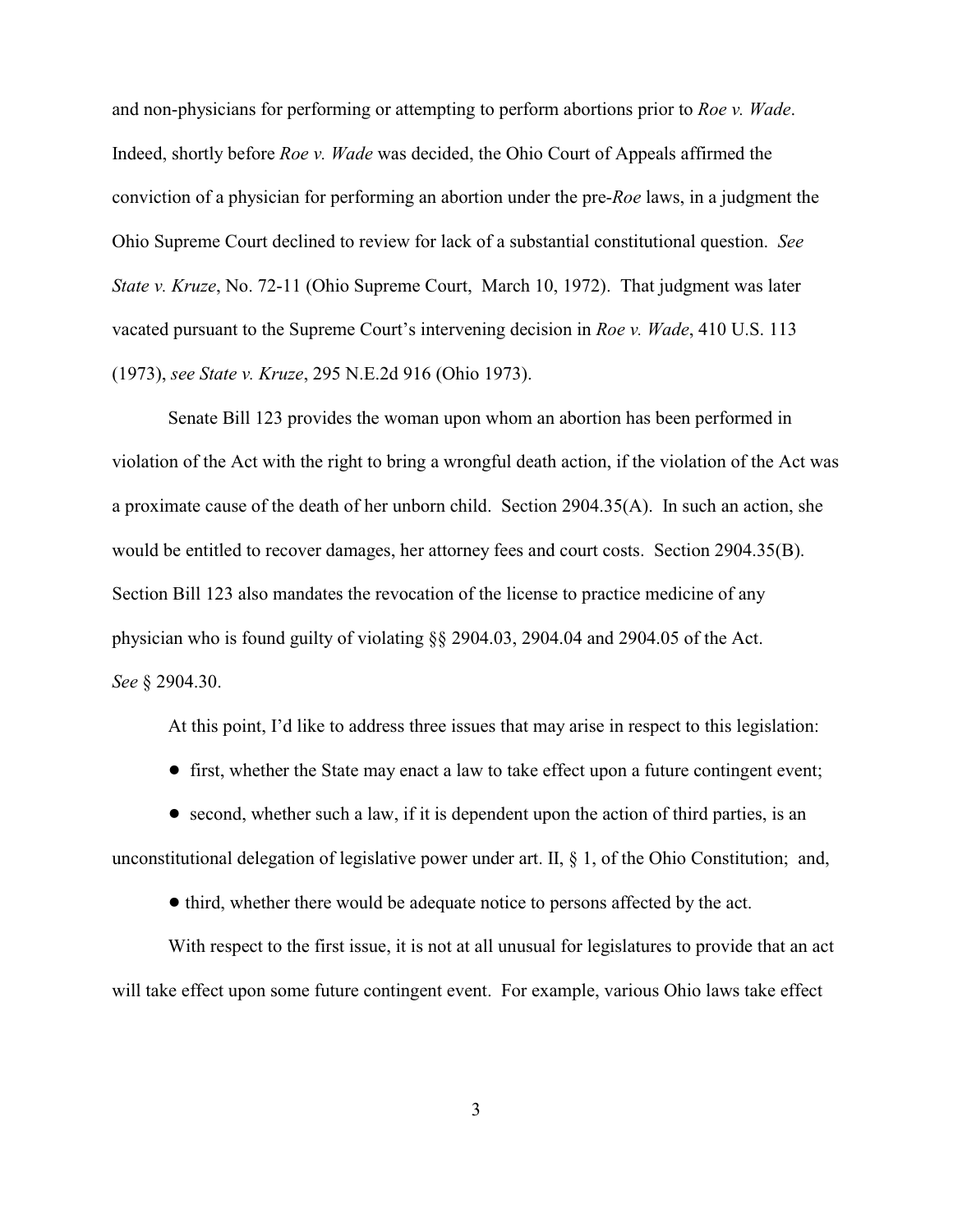only upon securing adequate state and/or federal funding,<sup>1</sup> or the concurrence of other States and/or the United States Congress.<sup>2</sup> The Ohio Supreme Court has held that the State may enact a law that "depends for its execution upon a contingency or an eventuality." *State ex rel. De Woody v. Bixler*, 25 N.E.2d 341, 344 (Ohio 1940). *See also State ex rel. De Woody v. Bixler*, 25 N.E.2d 341, 344 (Ohio 1940) (citing numerous Ohio precedents).<sup>3</sup>

With respect to the second issue, a law that would take effect upon the action of third parties does not constitute an improper delegation of legislative power in violation of art. II, § 1, of the Ohio Constitution, so long as the legislature has determined what that action is. *See State ex rel. Krieg v. Matia*, 37 N.E.2d 53, 55 (Ohio 1941) ("while the Legislature may not delegate its power to make a law, it may make a law to become operative on the happenings of a certain contingency, or a future specified event"). Perhaps the clearest example of this principle is the controlled substances act, Ohio Rev. Code § 3719.01 *et seq*. Under § 3719.43 of the act, the classification, reclassification or declassification of any controlled substance by the Attorney General of the United States under the *federal* Controlled Substances Act *automatically* affects

<sup>&</sup>lt;sup>1</sup> See Ohio Rev. Code § 5104.32(A) (entering into provider contracts for child day-care services contingent upon securing adequate state and/or federal funding).

<sup>&</sup>lt;sup>2</sup> See Ohio Rev. Code § 1522.01, Great Lakes-St. Lawrence River Basin Water Resources Compact, § 9.4 (compact contingent upon the agreement of seven other States and the consent of Congress); § 3747.01, Midwest interstate compact on low-level radioactive waste, art. VIII(G) (compact contingent upon agreement of at least three eligible States and the consent of Congress).

<sup>&</sup>lt;sup>3</sup> There are a wealth of cases holding that a state legislature may make a law go into effect upon the occurrence of a future contingent event. *See*, *e.g.*, *Bushnell v. Sapp*, 571 P.2d 1100, 1104 (Colo. 1977); *Eisele v. Morton Park District*, 258 N.E.2d 127, 129-30 (Ill. App. Ct. 1970); *State v. Dumler*, 559 P.2d 798, 803 (Kan. 1977); *City of Pittsburgh v. Robb*, 53 P.2d 203, 205-09 (Kan. 1930); *Bracey Advertising Co.*, *Inc. v. North Carolina Dep't of Transportation*, 241 S.E.2d 146, 148 (N.C. Ct. App. 1978); *City of San Antonio v. Brady*, 315 S.W.2d 597, 598 (Tex. 1958).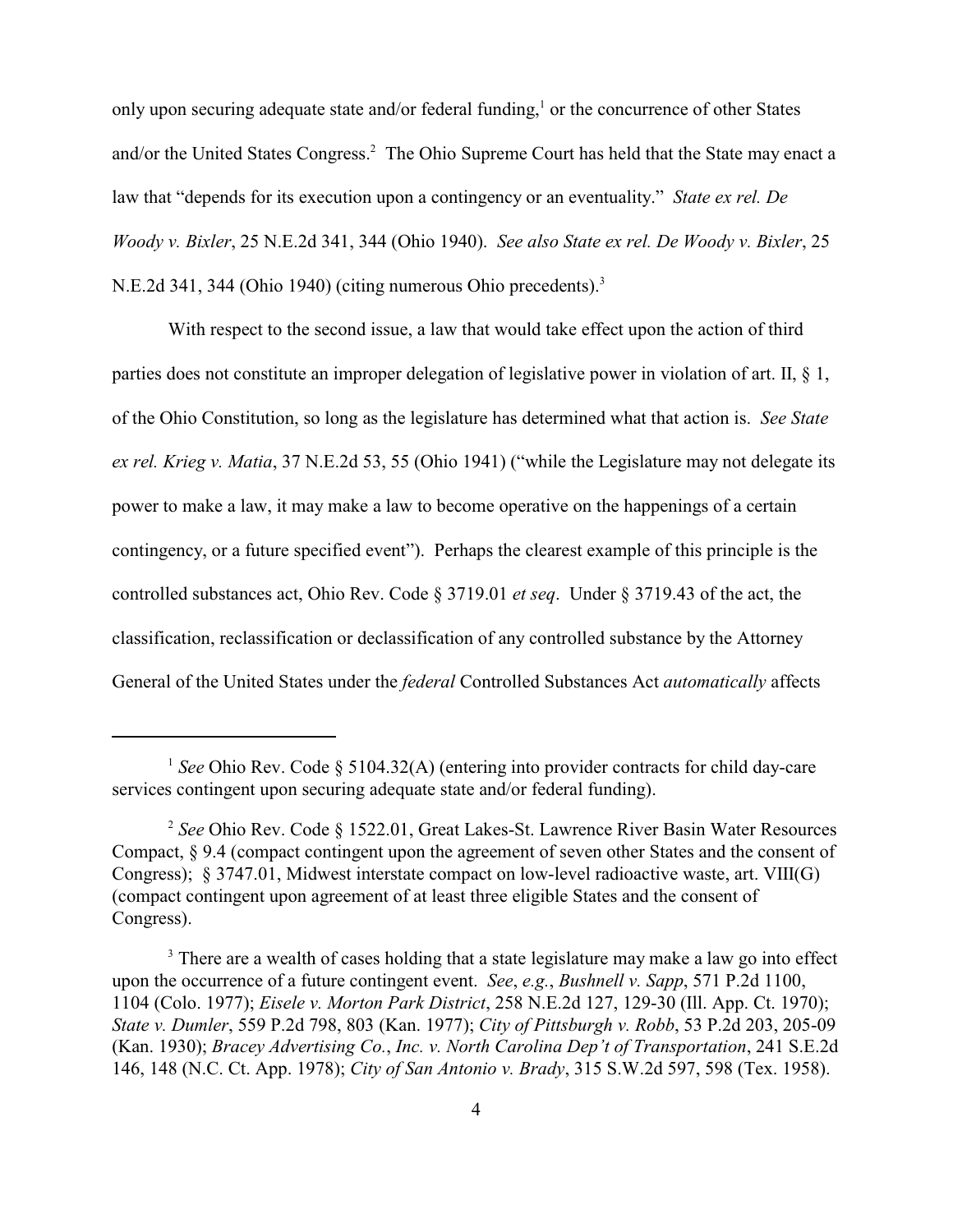the classification of such substances under *state* law.<sup>4</sup> In *State v. Klinck*, 541 N.E.2d 590 (Ohio 1989), the Ohio Supreme Court rejected an argument that § 3917.43 constituted an improper delegation of legislative power to a federal agency. A law prohibiting abortion that would take effect upon the overruling of *Roe v. Wade* would not "delegate" to the Supreme Court or any third party the authority to define conduct as criminal under Ohio law; it would have been the Ohio General Assembly itself that made that decision. Thus, there is no "delegation" of legislative power in such legislation.

With respect to the third issue, it is a fundamental principle of constitutional law (due process) that a person must have reasonable notice—actual or constructive—that his or her conduct is criminal. No one can be held accountable for engaging in criminal conduct unless he or she knows (or should know) that the conduct in which he wants to engage is prohibited by law. Normally, issues of "notice" arise in the context of statutes that are ambiguous or vague. No such issues would arise with respect to a statute criminalizing abortion. The "notice" issue would be different, to wit, whether persons would know (or should know) that performing abortions were now illegal. A law that would make abortion illegal as of the date of a Supreme Court ruling overruling *Roe v. Wade would* provide such notice. Moreover, anyone potentially affected by the law who was uncertain as to whether the event that would allow the law to go into

<sup>&</sup>lt;sup>4</sup> "When congress or, pursuant to the federal drug abuse control laws, the attorney general of the United States adds a compound, mixture, preparation, or substance to a schedule of the federal drug abuse control laws, transfers any of the same between one schedule of the federal drug abuse control laws to another, or removes a compound, mixture, preparation, or substance from the schedules of the federal drug abuse control laws, then such addition, transfer, or removal is automatically effected in the corresponding schedule or schedules established by rule adopted under section 3719.41 of the Revised Code, subject to amendment pursuant to section 3719.44 of the Revised Code."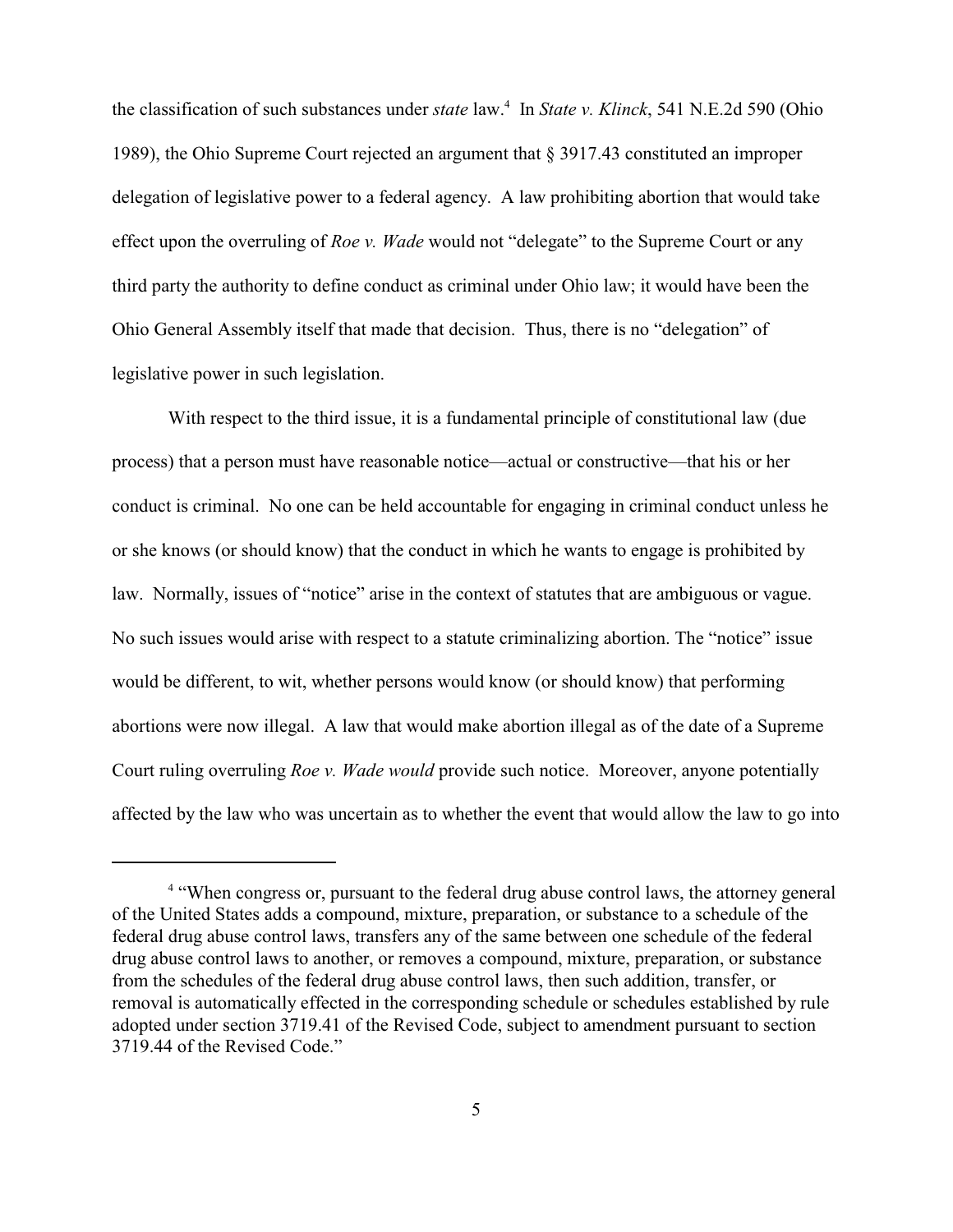effect had occurred (*i*.*e.*, that *Roe* had been overruled) could always bring a declaratory judgment action in state court asking for a judicial determination as to that question.

Let me turn back, for a moment, to the *Klinck* case I mentioned a few minutes ago. In *Klinck*, the Ohio Supreme Court stated that the drug in question "was *automatically* incorporated into Schedule IV of the Ohio schedules [of controlled substances] *when* the Attorney General added it to the federal schedule . . . " *Id*. at 592 (emphasis added). If a person may be prosecuted under Ohio law for possession or delivery of a controlled substance whenever the Attorney General of the United States has classified a drug as a controlled substance under federal law, then there is no reason why someone could not be prosecuted for performing an illegal abortion upon the overruling of *Roe v. Wade*. I would also point out that, under art. II, § 1(d), of the Ohio Constitution, the legislature may provide that a law will take effect *immediately* in certain circumstances (*e.g*., an emergency and if the bill passes by a two-thirds majority in both chambers). That includes bills that define and punish criminal conduct. *See State v. Corn*, 177 N.E.2d 289, 291-92 (Ohio Ct. App. 1960). Thus, there is no "notice" issue with this legislation.

Finally, I'd like to address, briefly, whether the "Human Life Protection Act" would violate the Ohio Constitution. Article I, § 1, of the Ohio Constitution provides: "All men are, by nature, free and independent, and have certain inalienable rights, among which are those of enjoying and defending life and liberty, acquiring, possessing and protecting property, and seeking and obtaining happiness and safety." Ohio Const. art. I, § 1. In *Preterm Cleveland v. Voinovich*, 627 N.E.2d 570 (Ohio Ct. App. 1993), the Ohio Court of Appeals held that the "liberty" language of art. I, § 1, guarantees "the choice of a woman whether to bear a child," which choice "necessarily includes the right of a woman to have an abortion so long as there is

6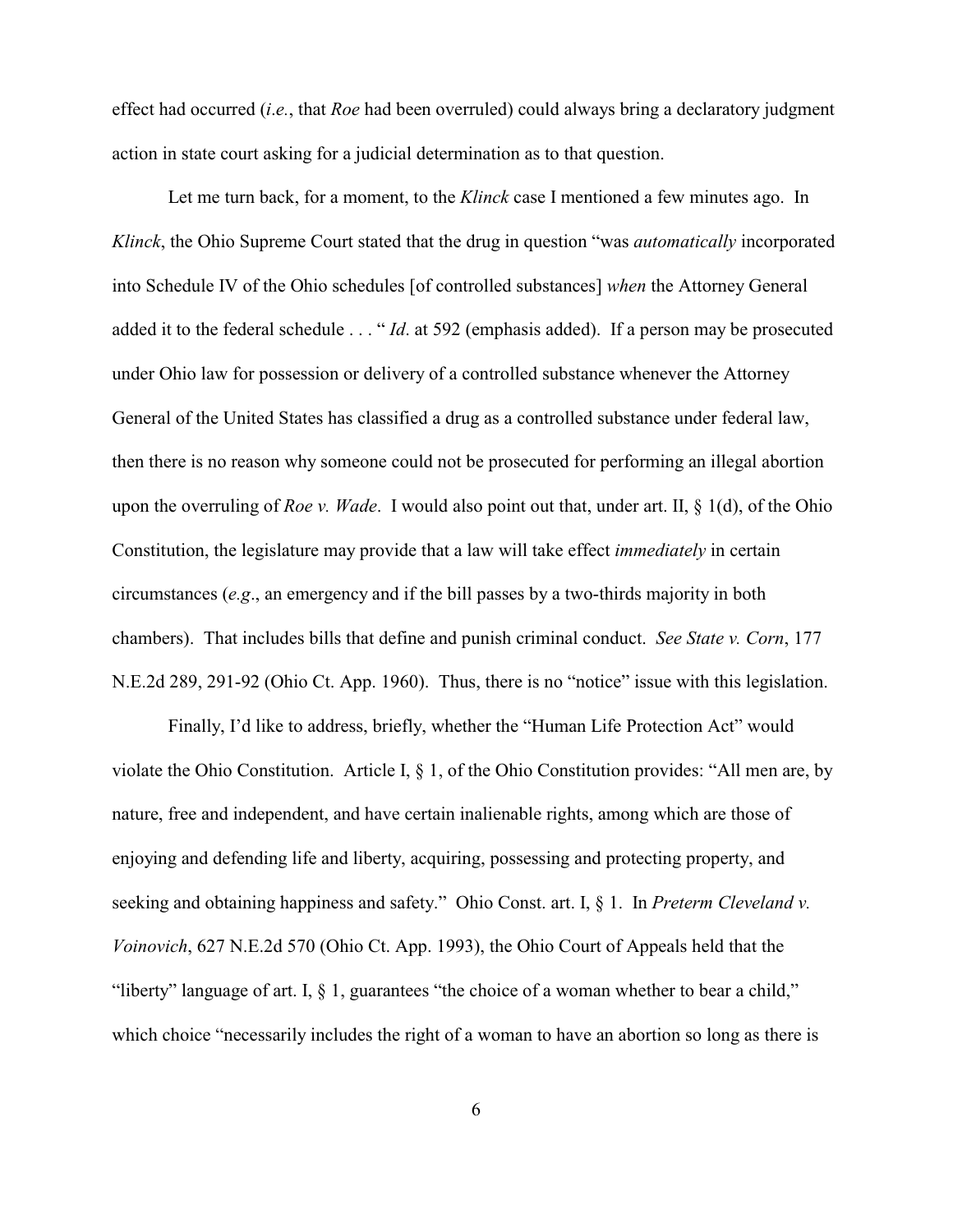no valid and constitutional statute restricting or limiting that right." *Id*. at 575. The court held further, however, that such guarantee is not broader than the corollary right conferred by the Due Process Clause of the Fourteenth Amendment, as interpreted by *Roe* and modified by *Casey*. *Id*. at 577. Accordingly, the court upheld an informed consent statute similar to the one that passed federal constitutional scrutiny in *Casey*. *Id*. at 577-78.

The Ohio Court of Appeals decision in *Voinovich* would not bar enforcement of the provisions of the "Human Life Protection Act." First, *Voinovich* was a decision of the Ohio Court of Appeals, not the Ohio Supreme Court, which declined to review the court of appeals decision. *See Preterm Cleveland v. Voinovich*, 624 N.E.2d 194 (Ohio 1993) (denying certiorari). Thus, there is no state constitutional right to abortion that the Ohio Supreme Court has recognized or would be bound to follow. Second, as I have noted, the court of appeals decision held that the right to abortion it derived from art. I, § 1, of the Ohio Constitution is no broader than the federal right recognized by the United States Supreme Court in *Roe v. Wade* and *Planned Parenthood v. Casey*. To the extent that the Supreme Court overrules *Roe* and *Casey*, the corresponding "right" to an abortion under the Ohio Constitution would necessarily contract. And if the Court holds that there is no federal right to abortion, then, by a parity of reasoning, there would be no corresponding right to abortion under art. I, § 1, of the Ohio Constitution.

Third, the Ohio Supreme Court has implicitly rejected the theory on the basis of which the Ohio Court of Appeals discovered a right to abortion in the Ohio Constitution. In a case of first impression decided seven years after the court of appeals decided *Voinovich*, the state supreme court effectively undermined the jurisprudential basis of the court of appeals' opinion. In *State v. Williams*, 728 N.E.2d 342 (Ohio 2000), the Ohio Supreme Court held that the